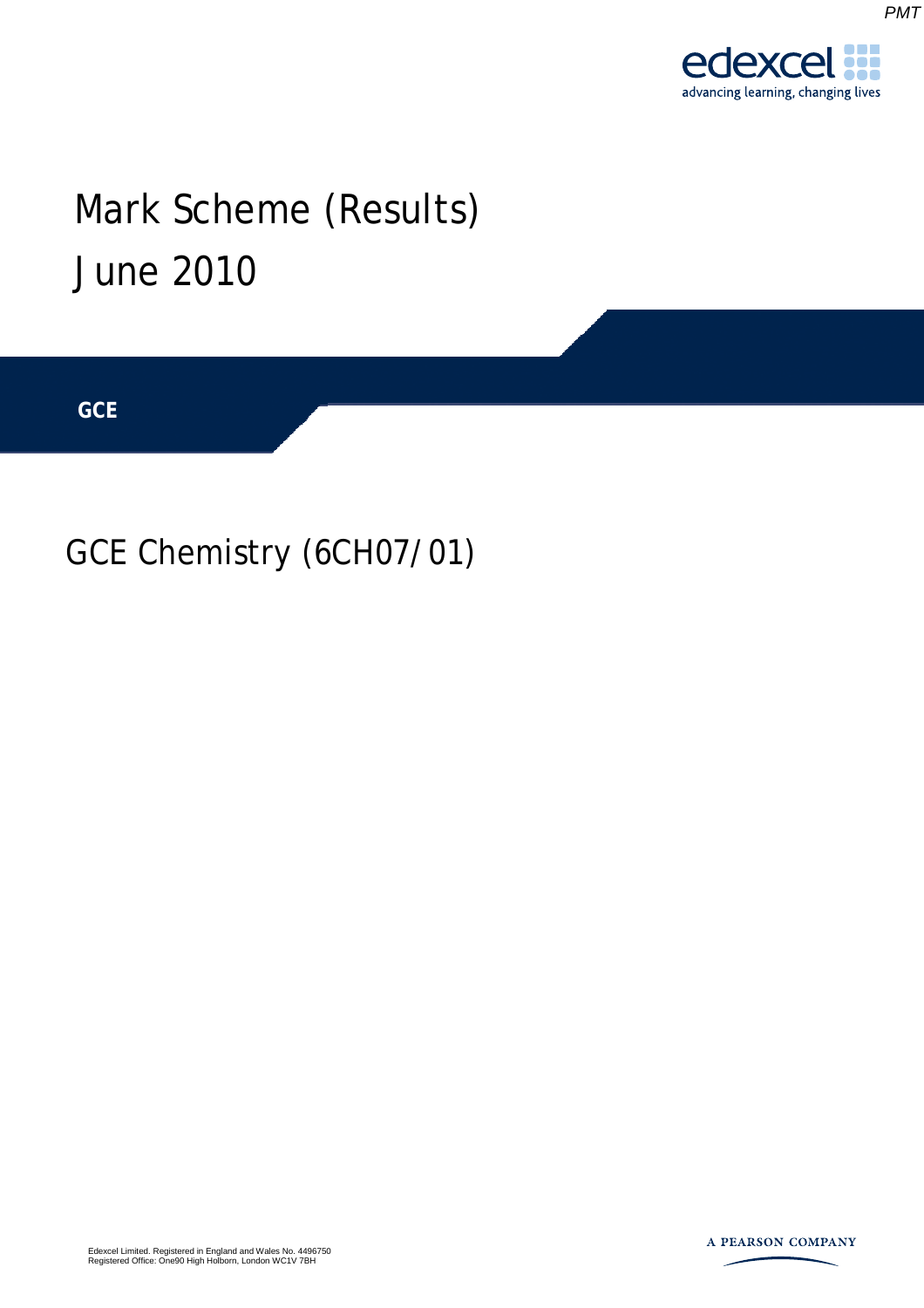Edexcel is one of the leading examining and awarding bodies in the UK and throughout the world. We provide a wide range of qualifications including academic, vocational, occupational and specific programmes for employers.

Through a network of UK and overseas offices, Edexcel's centres receive the support they need to help them deliver their education and training programmes to learners.

For further information, please call our GCE line on 0844 576 0025, our GCSE team on 0844 576 0027, or visit our website at www.edexcel.com.

If you have any subject specific questions about the content of this Mark Scheme that require the help of a subject specialist, you may find our Ask The Expert email service helpful.

Ask The Expert can be accessed online at the following link:

<http://www.edexcel.com/Aboutus/contact-us/>

Alternatively, you can speak directly to a subject specialist at Edexcel on our dedicated Science telephone line: 0844 576 0037

Summer 2010 Publications Code US023643

All the material in this publication is copyright © Edexcel Ltd 2010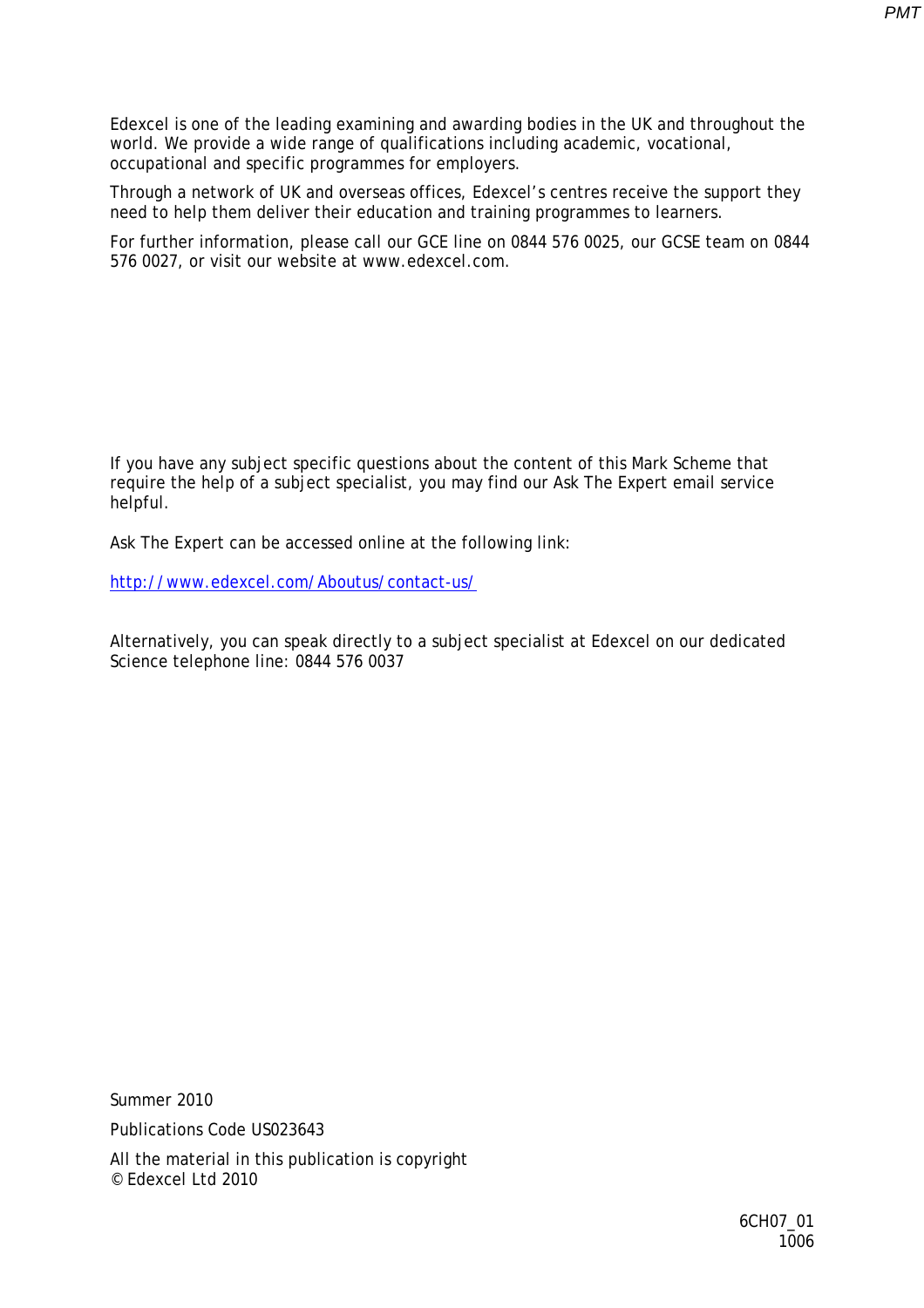| Question<br><b>Number</b> | <b>Acceptable Answers</b>                                                                                                                                                                        | Reject                                                                    | <b>Mark</b> |
|---------------------------|--------------------------------------------------------------------------------------------------------------------------------------------------------------------------------------------------|---------------------------------------------------------------------------|-------------|
| 1 $(a)(i)$                | Nichrome wire / platinum wire / ceramic / silica<br>rod $(1)$<br>Accept recognisable spelling eg platinium,<br>nickrome<br>(Concentrated /dilute) hydrochloric<br>acid/HCl/HCl(aq)/ solution (1) | Titanium,<br>aluminium,<br>nickel,<br>chromium,<br>copper,<br>silicon     | 3           |
|                           | Salt (mixed with wire and acid, and) placed in a<br>hot/blue/roaring/non-luminous/Bunsen/Bunsen<br>burner flame (1)                                                                              | Salt placed in<br><b>Bunsen burner</b><br>OR flame<br>alone OR burn<br>it |             |

| Question<br><b>Number</b> | <b>Acceptable Answers</b>                                                                                             | Reject                                                                                                             | <b>Mark</b> |
|---------------------------|-----------------------------------------------------------------------------------------------------------------------|--------------------------------------------------------------------------------------------------------------------|-------------|
| 1(a)(ii)                  | $Li+$<br>Accept Ii <sup>+</sup> / Li <sup>+</sup> ions/ A is Li <sup>+</sup><br>Ignore $(aq)$ , $(s)$ , $(l)$ , $(g)$ | Li, $Li^{2+}$ , Ca, Sr,<br><b>Rb</b><br>$Ca^{2+}$ , Sr <sup>2+</sup> , Rb <sup>+</sup><br>Lithium/<br>lithium ions |             |

| Question<br>Number | <b>Acceptable Answers</b>                   | Reject                             | <b>Mark</b> |
|--------------------|---------------------------------------------|------------------------------------|-------------|
| 1 $(b)(i)$         | Calcium hydroxide/Ca(OH) $_2$ / slaked lime | Calcium/Ca                         |             |
|                    | Accept calcium oxide/CaO / quicklime        | CO <sub>2</sub> /CaCO <sub>3</sub> |             |
|                    | Ignore (aq) / solution / (s) / solid        |                                    |             |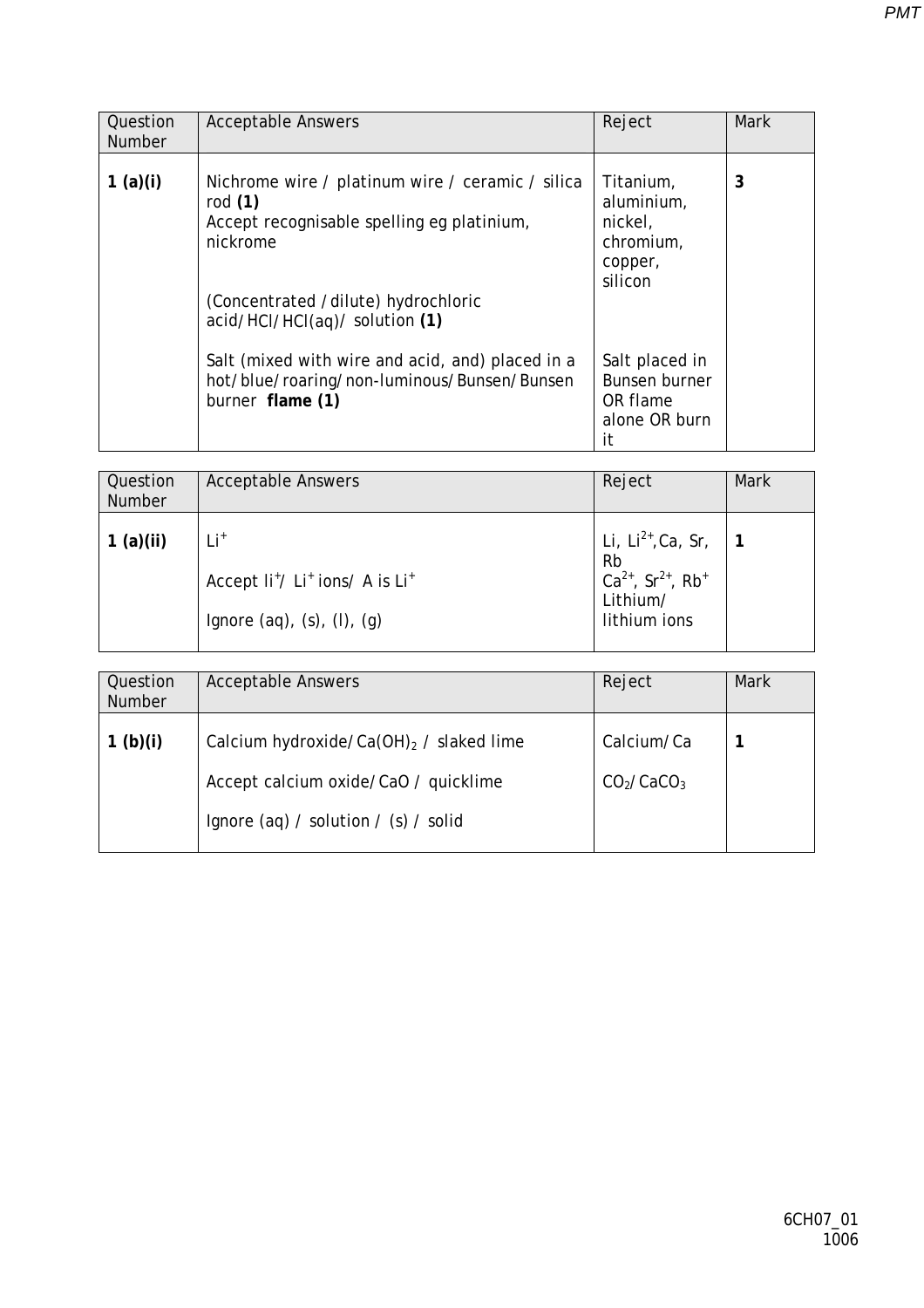| Question<br><b>Number</b> | <b>Acceptable Answers</b>                                                                                                                                                                                                                                                                                                                                     | Reject                                                                                                        | <b>Mark</b> |
|---------------------------|---------------------------------------------------------------------------------------------------------------------------------------------------------------------------------------------------------------------------------------------------------------------------------------------------------------------------------------------------------------|---------------------------------------------------------------------------------------------------------------|-------------|
| 1 <sub>(b)(ii)</sub>      | $CO32$ / HCO <sub>3</sub> (1)<br>Ignore separated additional cation<br>Carbon dioxide gas given off (when this<br>carbonate /hydrogencarbonate is<br>heated/decomposed) (1)<br>Second mark depends on a recognisable<br>carbonate/hydrogencarbonate ie $CO3$ , $CO3$ ,<br>carbonate, hydrogencarbonate<br>$Li2CO3$ , LiHCO <sub>3</sub> CaCO <sub>3</sub> etc | $CO_{31}$ , $CO_{31}$<br>carbonate,<br>hydrogencarbo<br>nate<br>$Li2CO3$ , LiHCO <sub>3.</sub><br>$CaCO3$ etc | 2           |

| Question<br>Number | <b>Acceptable Answers</b> | Reject                                                                        | <b>Mark</b> |
|--------------------|---------------------------|-------------------------------------------------------------------------------|-------------|
| 1 $(c)(i)$         | Oxide / $0^{2}$           | $\vert$ Oxygen, O <sub>2</sub> , O <sub>1</sub> 1<br>calcium oxide<br>$/$ CaO |             |

| Question<br>Number | <b>Acceptable Answers</b>  | Reject     | Mark |
|--------------------|----------------------------|------------|------|
| 1 (c)(ii)          | Hydroxide / OH $/(OH)_{2}$ | $(OH)_2^-$ |      |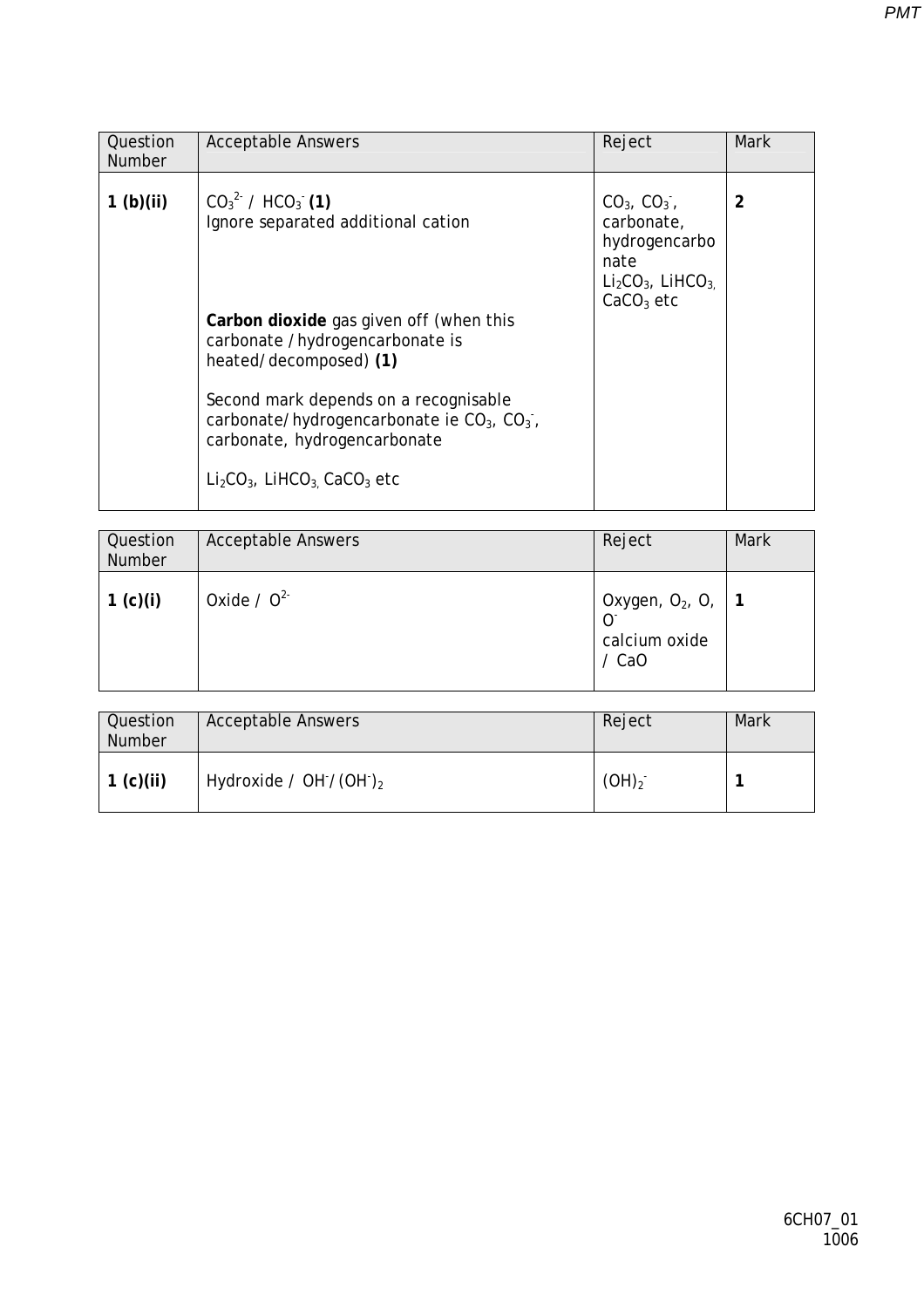| Question                    | <b>Acceptable Answers</b>                                                                                                                                                                                                                                                                                                                                                                                                                                                                                                                                                                                                                                                                                                                                             | Reject | <b>Mark</b>    |
|-----------------------------|-----------------------------------------------------------------------------------------------------------------------------------------------------------------------------------------------------------------------------------------------------------------------------------------------------------------------------------------------------------------------------------------------------------------------------------------------------------------------------------------------------------------------------------------------------------------------------------------------------------------------------------------------------------------------------------------------------------------------------------------------------------------------|--------|----------------|
| <b>Number</b><br>1 (c)(iii) | Mark with reference to (ii)<br>For correct answer to (ii)<br>Universal indicator (paper) (1)<br>Turns blue/purple/pH12-14 (1)<br>Accept other appropriate indicators<br>eg (red) litmus (paper) turns blue<br><b>OR</b><br>Add a suitable metal ion solution (1)<br>to give a correct colour of precipitate (1)<br>[see User Guide 2 page 17 for some details]<br><b>OR</b><br>Warm / heat with ammonium ions (1)<br>Alkaline gas given off/damp red litmus turns<br>blue/ammonia gas given off (1)<br><b>OR</b><br>Other reasonable tests with results<br>eg Titrate with hydrochloric acid and suitable<br>indicator with correct final colour<br>If incorrect answer to (ii) but answer as above<br>$(1)$ max<br>If incorrect answer to (ii) with correct test and |        | $\overline{2}$ |
|                             | correct result for that ion (1) max                                                                                                                                                                                                                                                                                                                                                                                                                                                                                                                                                                                                                                                                                                                                   |        |                |

| Question<br><b>Number</b> | <b>Acceptable Answers</b>                                                                                                                                                                                                                    | Reject            | <b>Mark</b> |
|---------------------------|----------------------------------------------------------------------------------------------------------------------------------------------------------------------------------------------------------------------------------------------|-------------------|-------------|
| 1(d)                      | $Li_2CO_3$ Accept $Li_2(CO_3)$<br>0R<br>LiHCO <sub>3</sub><br>Accept correct formula of any red flame<br>coloured s block metal<br>carbonate/hydrogencarbonate<br>eg Rb <sub>2</sub> CO <sub>3</sub> , CaCO <sub>3</sub> , SrCO <sub>3</sub> | LiCO <sub>3</sub> |             |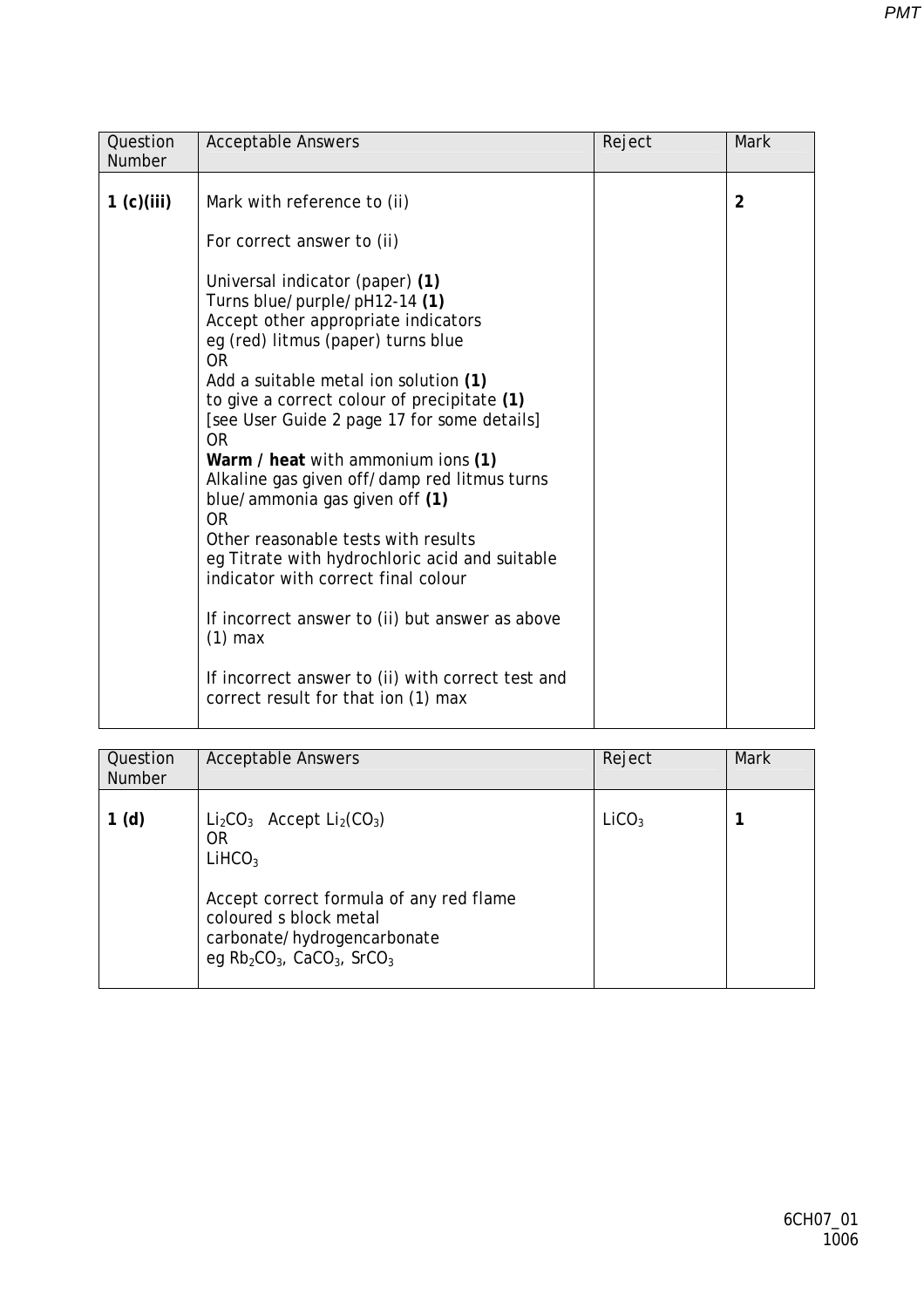| Question<br><b>Number</b> | <b>Acceptable Answers</b>                                                                                                                                                      | Reject                                                                                                                                                                                        | <b>Mark</b> |
|---------------------------|--------------------------------------------------------------------------------------------------------------------------------------------------------------------------------|-----------------------------------------------------------------------------------------------------------------------------------------------------------------------------------------------|-------------|
| 2(a)(i)                   | Silver((I))iodide (solid / precipitate) / Agl / Ag <sup>+</sup> l<br>$/$ AgI(s)<br><b>OR</b><br>Silver((I))iodide (solid / precipitate) and AgI /<br>$Aq^{\dagger}$ / $Aql(s)$ | lodide (alone)<br>lodine<br>Silver $($ (I))<br>iodine<br>AgBr and AgI<br>CI'/Br'/I'<br>If both name<br>and formula<br>are given and<br>either is wrong<br>eg Silver $((I))$<br>lodine and Agl | 1           |

| Question<br><b>Number</b> | <b>Acceptable Answers</b>                                                                | Reject                                                      | <b>Mark</b> |
|---------------------------|------------------------------------------------------------------------------------------|-------------------------------------------------------------|-------------|
| 2(a)(ii)                  | $C_3H_7I$<br>(in any order)<br>Accept additional information like additional<br>formulae | Any answer<br>which does not<br>have $C_3H_7I$<br>somewhere |             |

| Question<br><b>Number</b> | <b>Acceptable Answers</b>                                                 | Reject                                                      | Mark |
|---------------------------|---------------------------------------------------------------------------|-------------------------------------------------------------|------|
| 2(a)(iii)                 | H H H<br>$H-C-C-C-H$<br>H<br>- H<br>Accept structural formula $CH3CHICH3$ | Displayed or<br>structural<br>formula for 1-<br>iodopropane |      |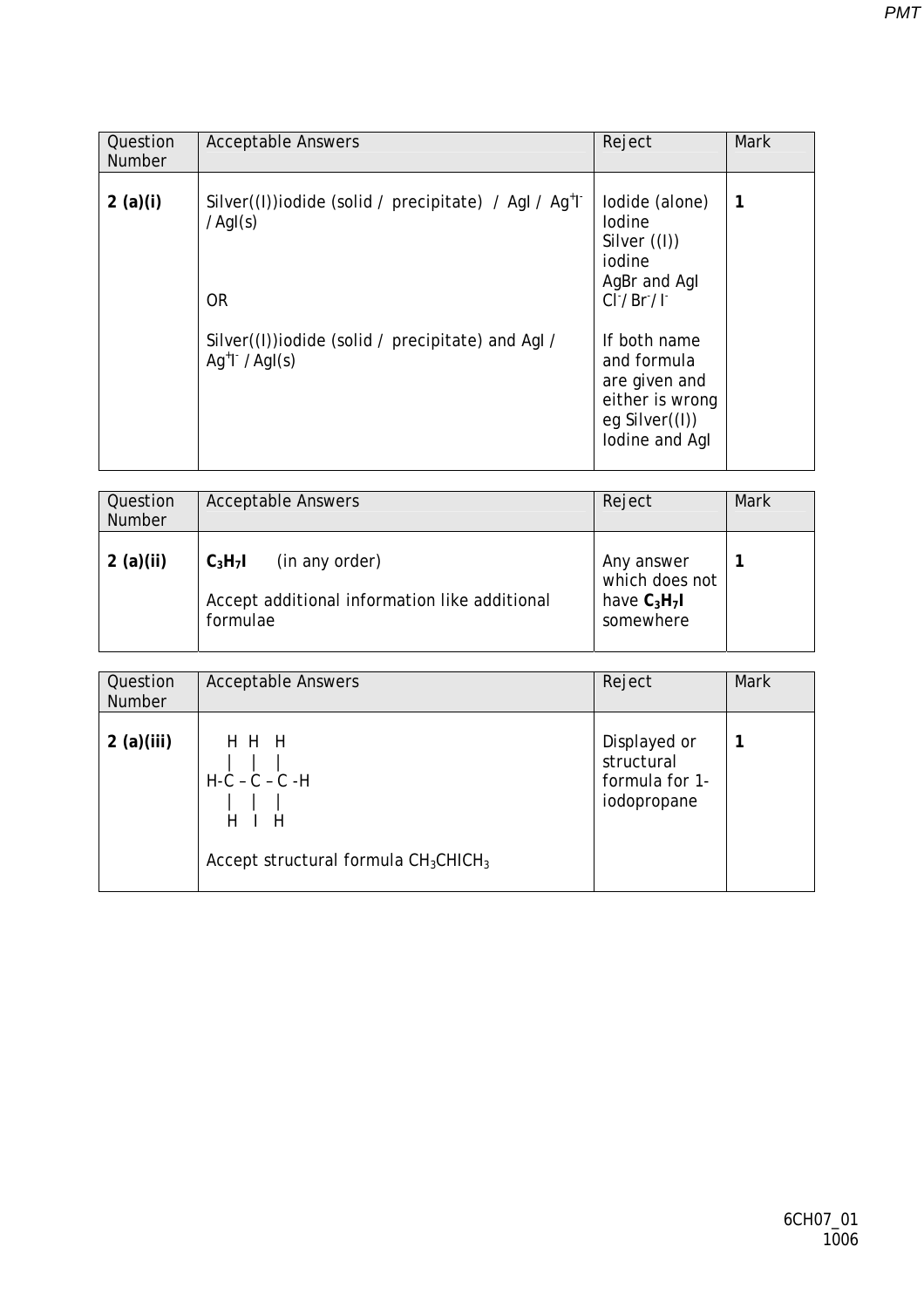| Question<br><b>Number</b> | <b>Acceptable Answers</b>                                                                                                                                                                                                                         | Reject                              | <b>Mark</b> |
|---------------------------|---------------------------------------------------------------------------------------------------------------------------------------------------------------------------------------------------------------------------------------------------|-------------------------------------|-------------|
| 2(a)(iv)                  | At first ignore answer to (iii)<br>Propan-2-ol / 2-propanol / $CH_3CH(OH)CH_3$<br>Accept displayed formula (allow slightly<br>displaced bonds C)<br>HO<br>Accept skeletal formula<br>Allow TE from (a)(iii)<br>eg 1-iodopropane forms propan-1-ol | Propanol<br>prop-1-ol<br>$C_3H_7OH$ |             |

| Question<br><b>Number</b> | <b>Acceptable Answers</b>                                         | Reject | <b>Mark</b> |
|---------------------------|-------------------------------------------------------------------|--------|-------------|
| 2 $(b)(i)$                | Mark colours independently                                        |        | 2           |
|                           | From orange (1)                                                   | yellow |             |
|                           | To green/blue (1)                                                 |        |             |
|                           | Accept shades of green eg dark green, muddy<br>green, green-brown |        |             |

| Question<br><b>Number</b> | <b>Acceptable Answers</b>                        | Reject             | <b>Mark</b> |
|---------------------------|--------------------------------------------------|--------------------|-------------|
| 2 $(b)(ii)$               | Propanone                                        | $prop((-2-)$ ) one |             |
|                           | Accept propan-2-one                              |                    |             |
|                           | Allow propanal/propanoic acid if TE from (a)(iv) |                    |             |

| Question<br><b>Number</b> | <b>Acceptable Answers</b>                                                   | Reject                                                  | <b>Mark</b> |
|---------------------------|-----------------------------------------------------------------------------|---------------------------------------------------------|-------------|
| 2(b)(iii)                 | Oxidation / redox / oxidation and reduction<br>/ oxidation of  (eg alcohol) | Reduction<br>Condensation/<br>substitution/<br>Addition |             |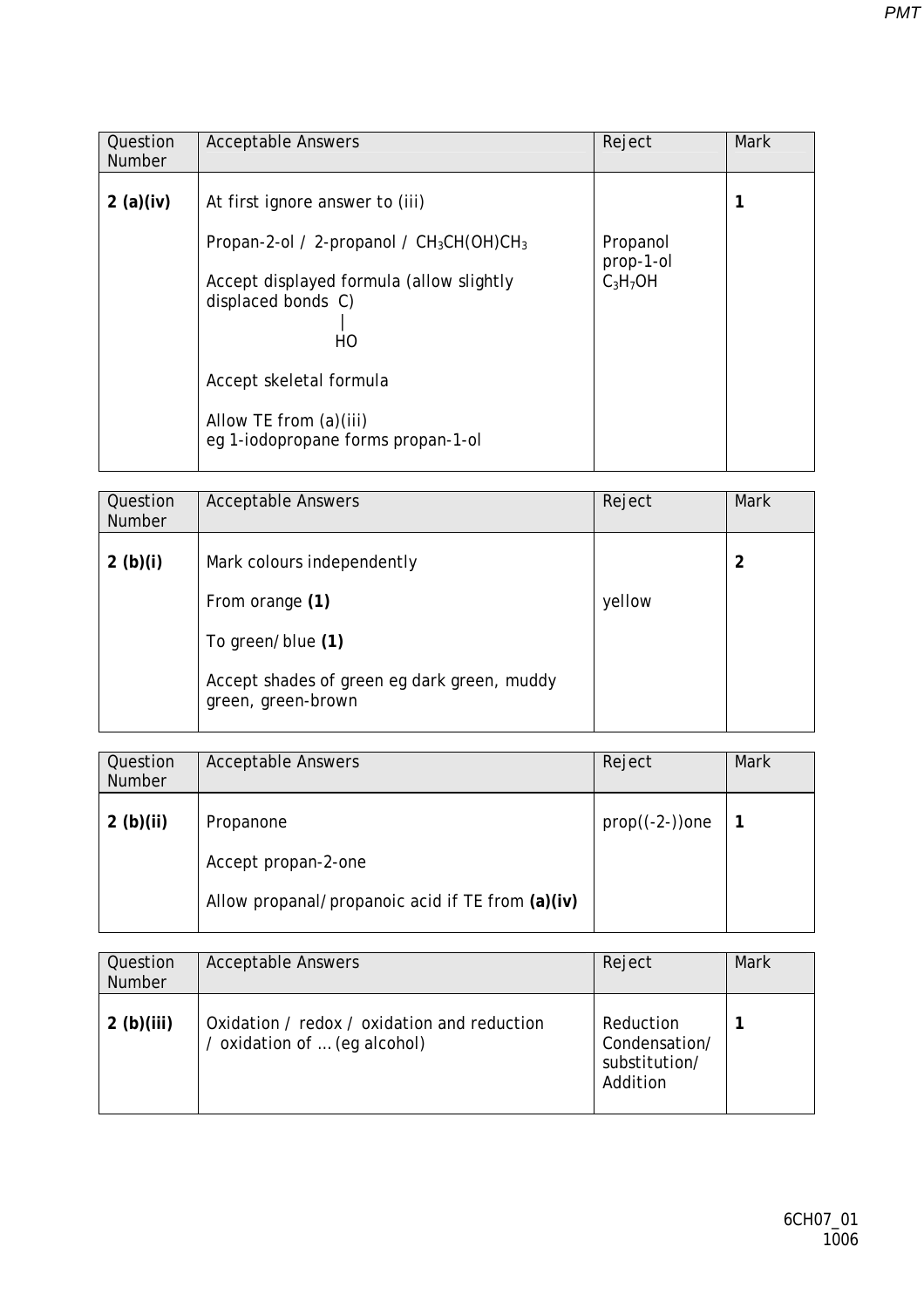| Question<br><b>Number</b> | <b>Acceptable Answers</b>                                            | Reject                                                                                                | <b>Mark</b> |
|---------------------------|----------------------------------------------------------------------|-------------------------------------------------------------------------------------------------------|-------------|
| 3(a)(i)                   | (Glass/graduated/volumetric/bulb)pipette (and<br>pipette filler)     | Burette/<br>pipette and<br>burette/<br>measuring<br>cylinder/<br>teat pipette/<br>dropping<br>pipette |             |
|                           | Accept any recognisable spelling of pipette<br>eg pipet, pipette etc | Pipate/pipotte                                                                                        |             |

| Question<br><b>Number</b> | <b>Acceptable Answers</b>                                              | Reject                                                           | <b>Mark</b> |
|---------------------------|------------------------------------------------------------------------|------------------------------------------------------------------|-------------|
| 3(a)(ii)                  | Starch (solution) (1)<br>Accept startch                                | Other<br>indicators eg<br>Methyl orange<br>/phenolph-<br>thalein | 2           |
|                           | Blue-black/blue/black to colourless (1)                                | Colourless to<br>blue-                                           |             |
|                           | Accept purple/blue-black to colourless<br>Second mark depends on first | black/blue/<br>black                                             |             |

| Question<br><b>Number</b> | <b>Acceptable Answers</b>                                        | Reject | <b>Mark</b> |
|---------------------------|------------------------------------------------------------------|--------|-------------|
| 3(b)(i)                   | $14.5(0)$ , $13.7(0)$ , $13.75$<br>All three needed for the mark |        |             |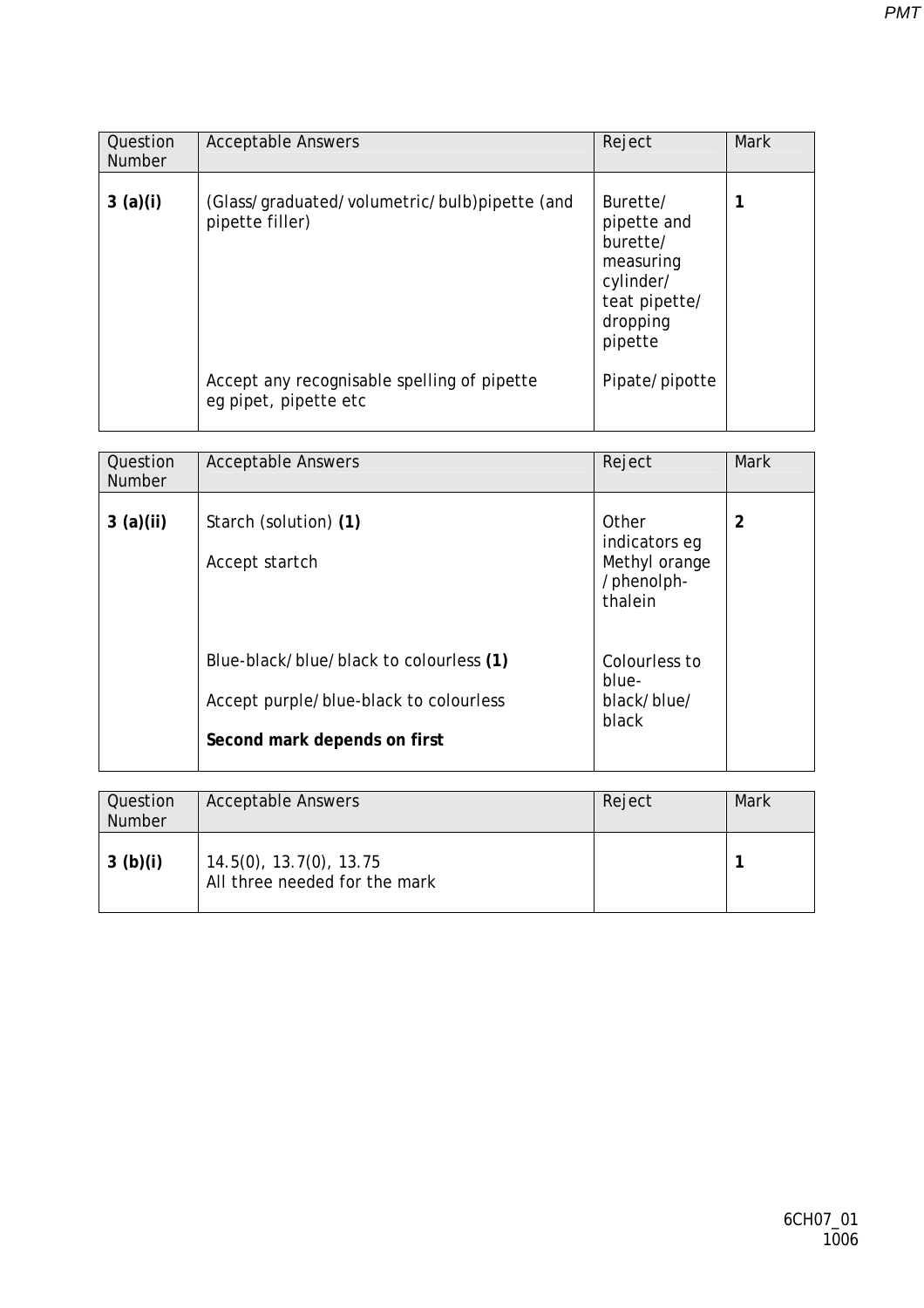| Question<br><b>Number</b> | <b>Acceptable Answers</b>                                                                                                        | Reject | <b>Mark</b> |
|---------------------------|----------------------------------------------------------------------------------------------------------------------------------|--------|-------------|
| 3(b)(ii)                  | The first result is discarded/ignored/not<br>included/a range finder                                                             |        |             |
|                           | 0R<br>Only use last two values<br>OR.<br>The second and third are concordant / first<br>value not within $0.2 \text{ cm}^3$      |        |             |
|                           | Accept:<br>This is the average of the second and third runs<br>OR.<br>Actual correct average calculation to give<br>13.73/13.725 |        |             |

| Question<br><b>Number</b> | <b>Acceptable Answers</b>                                  | Reject          | Mark |
|---------------------------|------------------------------------------------------------|-----------------|------|
| 3(b)(iii)                 | 13.73 x 0.0200 = 2.746 x $10^{-4}$ /0.0002746(mol)<br>1000 | 1 <sub>sf</sub> |      |
|                           | Accept 2.7/2.75 x $10^{-4}$                                |                 |      |
|                           | Note that 13.725 gives 2.745 x $10^{-4}$                   |                 |      |
|                           | Allow TE from different calculated average titre           |                 |      |

| Question<br><b>Number</b> | <b>Acceptable Answers</b>                    | Reject                   | <b>Mark</b> |
|---------------------------|----------------------------------------------|--------------------------|-------------|
| 3 <sub>(c)</sub>          | $1.373 \times 10^{-4}$ /0.0001373(mol)       | 1 sf (unless<br>already  |             |
|                           | Also 1.35/1.37/1.375 /1.4 x 10 <sup>-4</sup> | penalised<br>anywhere in |             |
|                           | Accept answer to (b)(iii)                    | this question)           |             |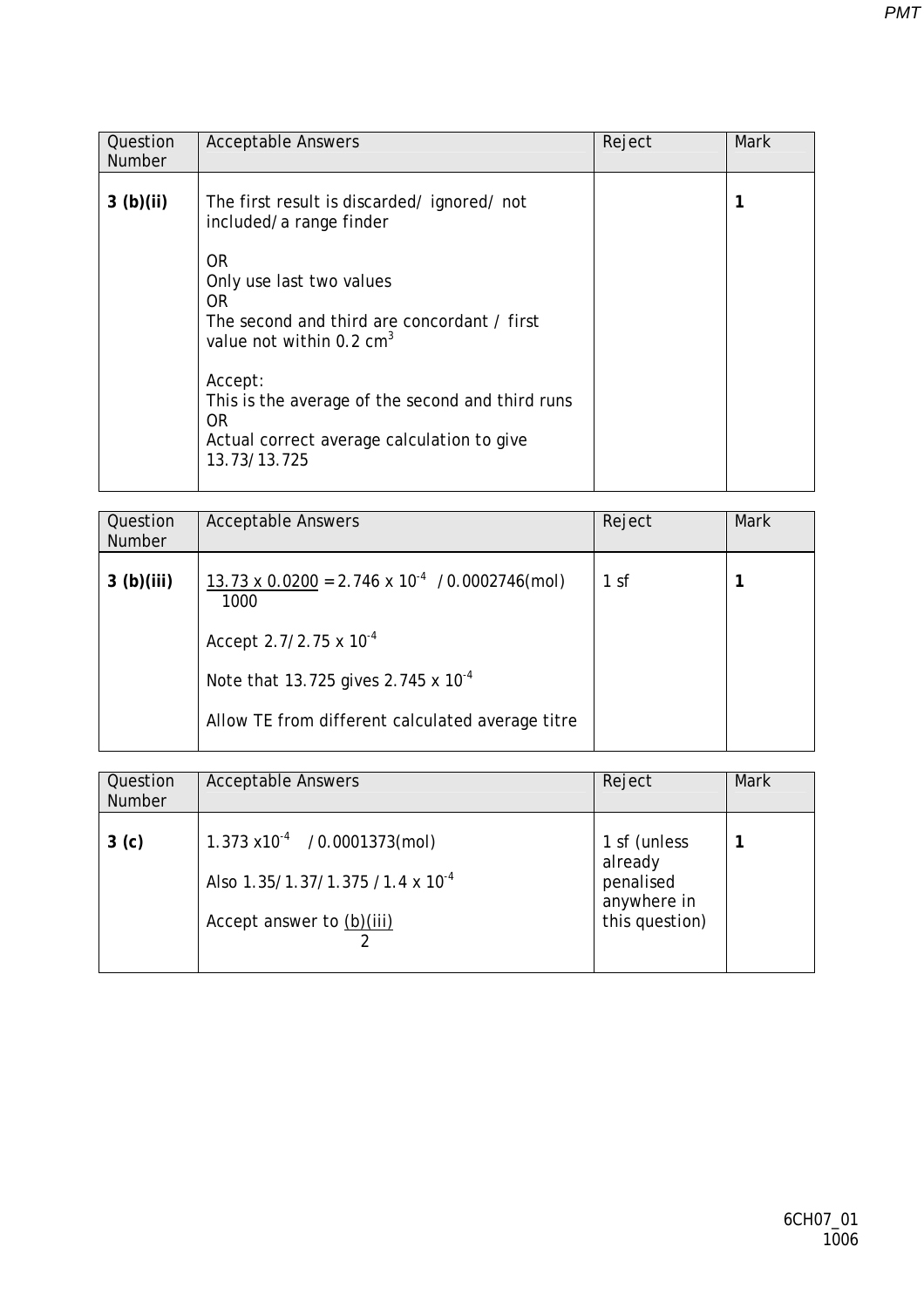| Question<br><b>Number</b> | <b>Acceptable Answers</b>                                                                                                                      | Reject                                                                | <b>Mark</b> |
|---------------------------|------------------------------------------------------------------------------------------------------------------------------------------------|-----------------------------------------------------------------------|-------------|
| 3 <sub>(d)</sub>          | $4.58 \times 10^{-5}$ /0.0000458(mol)<br>$4.57667/4.577 \times 10^{-5}$ etc<br>Also $4.583/4.57/4.6(0) \times 10^{-5}$<br>Accept answer to (c) | 1 sf (unless<br>already<br>penalised<br>anywhere in<br>this question) |             |

| Question<br><b>Number</b> | <b>Acceptable Answers</b>    | Reject                                                                                         | <b>Mark</b> |
|---------------------------|------------------------------|------------------------------------------------------------------------------------------------|-------------|
| 3(e)(i)                   | Volumetric/graduated (flask) | $(100 \text{ cm}^3)$<br>round<br>bottomed<br>flask/<br>conical flask/<br>measuring<br>cylinder |             |

| Question<br><b>Number</b> | <b>Acceptable Answers</b>                                                                                                                                                                    | Reject                             | <b>Mark</b> |
|---------------------------|----------------------------------------------------------------------------------------------------------------------------------------------------------------------------------------------|------------------------------------|-------------|
| 3(e)(ii)                  | These marks are independent of flask used in (i)<br>Transfer solution and rinsings/washings (1)<br>Make up to the mark (1)<br>Mixing / inverting / shaking (this must be at the<br>end $(1)$ | Make sure it is<br>all transferred | 3           |

| Question<br>Number | <b>Acceptable Answers</b>                                                                            | Reject                                                                | <b>Mark</b> |
|--------------------|------------------------------------------------------------------------------------------------------|-----------------------------------------------------------------------|-------------|
| 3(e)(iii)          | $4.58 \times 10^{-4}$ /0.000458 (mol)<br>Also $4.57/4.6 \times 10^{-4}$<br>Accept Answer to (d) x 10 | 1 sf (unless<br>already<br>penalised<br>anywhere in<br>this question) |             |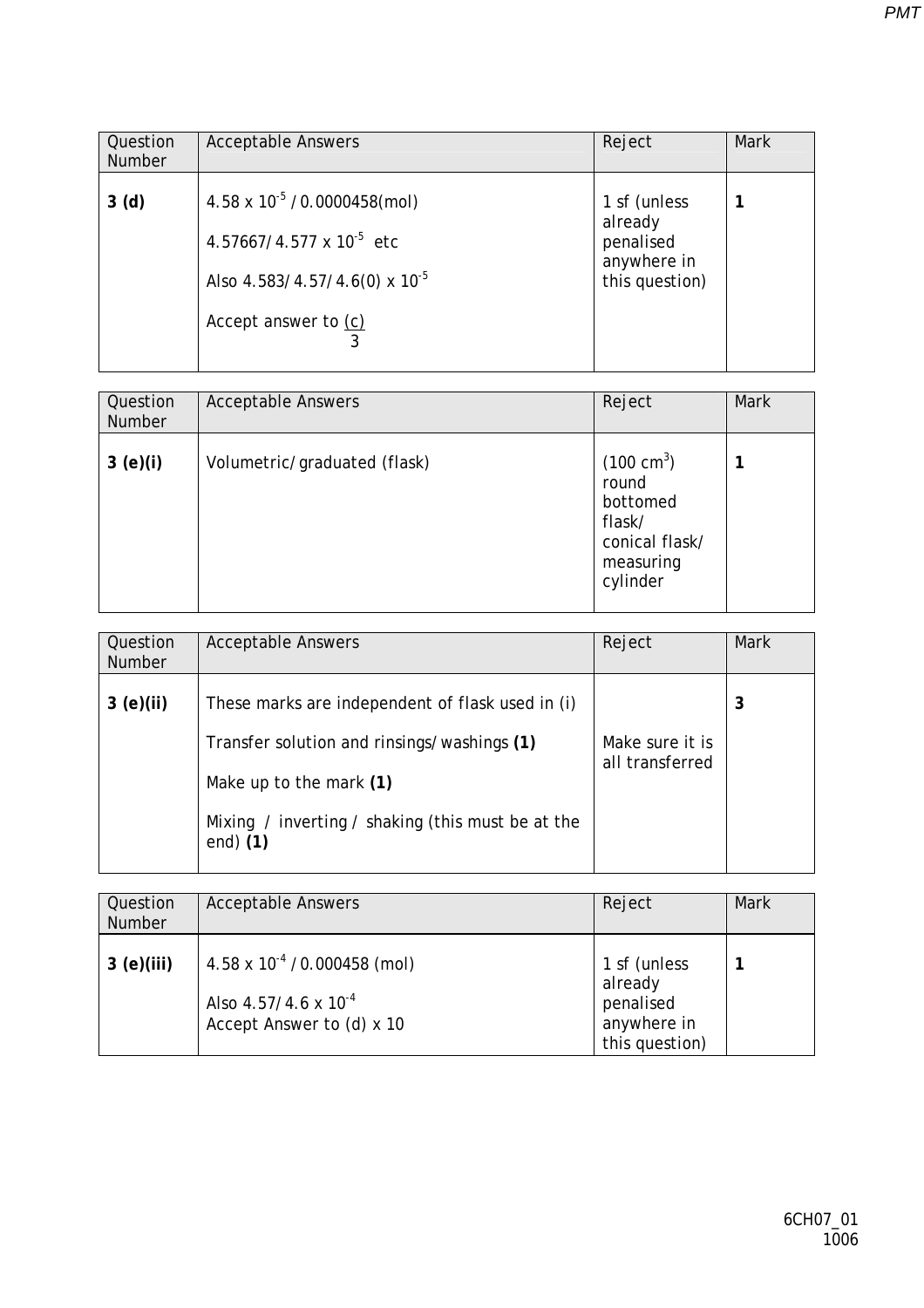| Question<br><b>Number</b> | <b>Acceptable Answers</b>                                                                                                   | Reject                                                                | <b>Mark</b> |
|---------------------------|-----------------------------------------------------------------------------------------------------------------------------|-----------------------------------------------------------------------|-------------|
| 3(e)(iv)                  | 4.58 x $10^{-4}$ x 214<br>$= 0.098 / 0.98012$ g<br>Also 0.097941/0.0979 etc<br>Accept answer to (e)(iii) x 214<br>Ignore SF | 1 sf (unless<br>already<br>penalised<br>anywhere in<br>this question) |             |

| Question<br><b>Number</b> | <b>Acceptable Answers</b>                                                                                                                                                                      | Reject                                                                | <b>Mark</b> |
|---------------------------|------------------------------------------------------------------------------------------------------------------------------------------------------------------------------------------------|-----------------------------------------------------------------------|-------------|
| 3(e)(v)                   | $0.098 \times 100$<br>0.10<br>$= 98$ /98.0/98.01/98.012 %<br>Also 97.941/97.94/97.9 %<br>Accept answer to<br>$(e)(iii)$ x100<br>0.10<br>correct answer with no working scores (1)<br>Ignore SF | 1 sf (unless<br>already<br>penalised<br>anywhere in<br>this question) |             |

| Question<br><b>Number</b> | <b>Acceptable Answers</b>                                     | Reject                                              | Mark |
|---------------------------|---------------------------------------------------------------|-----------------------------------------------------|------|
| 3(f)                      | Sulfuric acid is corrosive/irritant/irritable/burns<br>(skin) | Sulfuric acid is<br>harmful/<br>hazardous/<br>toxic |      |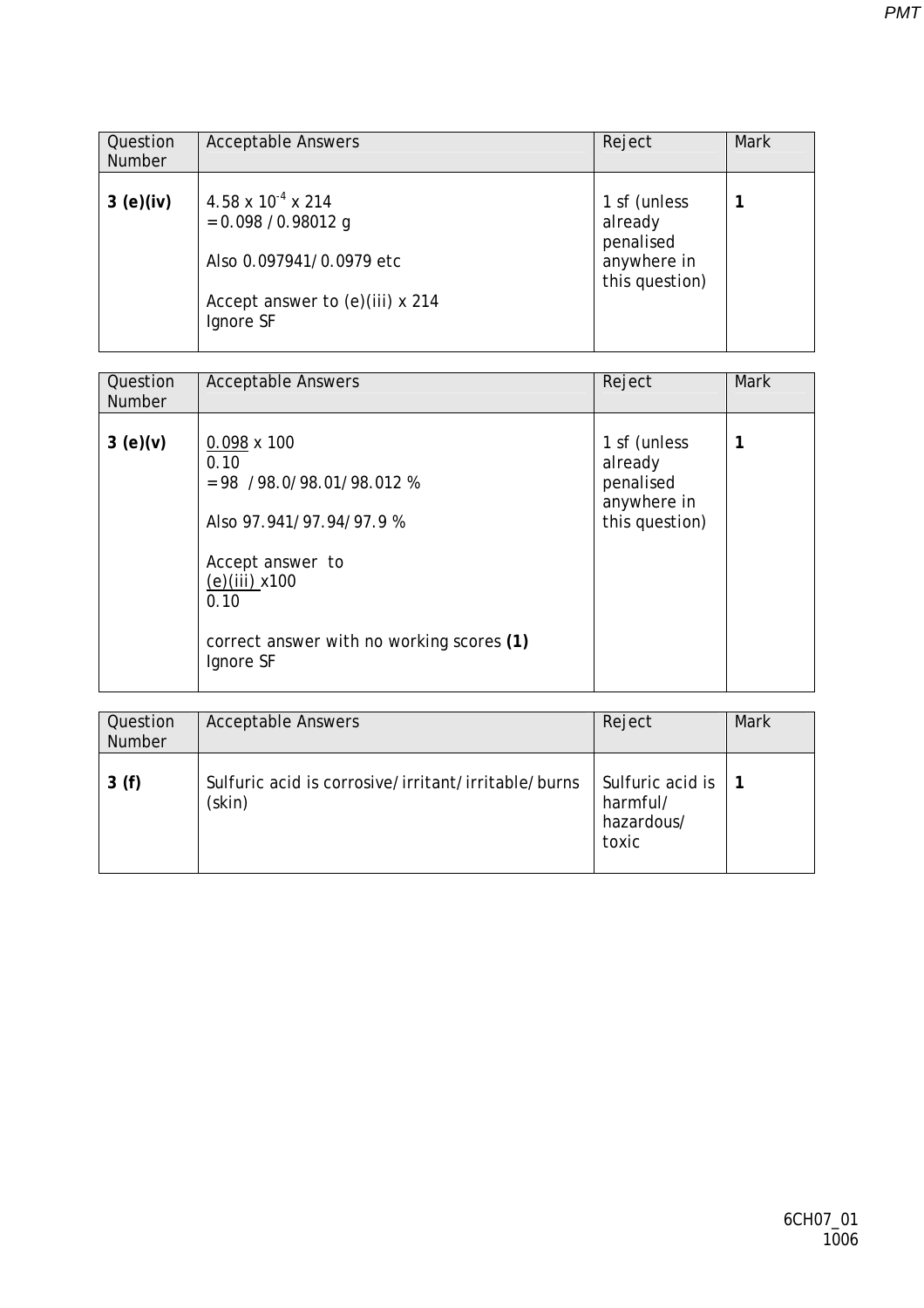| Question<br>Number | <b>Acceptable Answers</b>                                                                                                                                                                  | Reject | Mark           |
|--------------------|--------------------------------------------------------------------------------------------------------------------------------------------------------------------------------------------|--------|----------------|
| 4(a)(i)            | From the equation 1 mol butan-1-ol gives<br>1 mol of 1-bromobutane / ratio 1:1 OWTTE (1)<br>As 80% yield, 0.125 mol of butan-1-ol gives 0.125<br>$x$ 0.8 mol = 0.1 mol of 1-brombutane (1) |        | $\overline{2}$ |
|                    | Accept any clear indication that they appreciate<br>the proportion calculation and the mole ratio                                                                                          |        |                |
|                    | Examples:                                                                                                                                                                                  |        |                |
|                    | Number of moles of butan-1-ol = $0.1 \times 100 / 0.1$<br>80<br>0.8<br>$(= 0.125)$                                                                                                         |        |                |
|                    | <b>OR</b>                                                                                                                                                                                  |        |                |
|                    | Number of moles of 1-bromobutane<br>$= 80 \times 0.125$<br>100<br>$(= 0.1)$                                                                                                                |        |                |
|                    | In both these examples 'butan-1-ol'/<br>'1-bromobutane' as appropriate, must be<br>present to gain (2)                                                                                     |        |                |
|                    | The numerical expression alone would gain (1)                                                                                                                                              |        |                |
|                    | <b>OR</b>                                                                                                                                                                                  |        |                |
|                    | As above examples but additionally using molar<br>masses to calculate masses                                                                                                               |        |                |

| Question<br><b>Number</b> | <b>Acceptable Answers</b>                                                    | Reject | <b>Mark</b> |
|---------------------------|------------------------------------------------------------------------------|--------|-------------|
| $4$ (a)(ii)               | 74 x 0.125 (1)<br>$= 9.25$ (g)                                               |        | 2           |
|                           | $9.25 = 11.4 / 11.42 / 11.420 / 11.419753$ cm <sup>3</sup> (1)<br>0.81       | 1sf    |             |
|                           | ie ignore sf unless only one                                                 |        |             |
|                           | Accept 11.4 /11.42/11.420/11.419753 cm <sup>3</sup> (2)<br>(with no working) |        |             |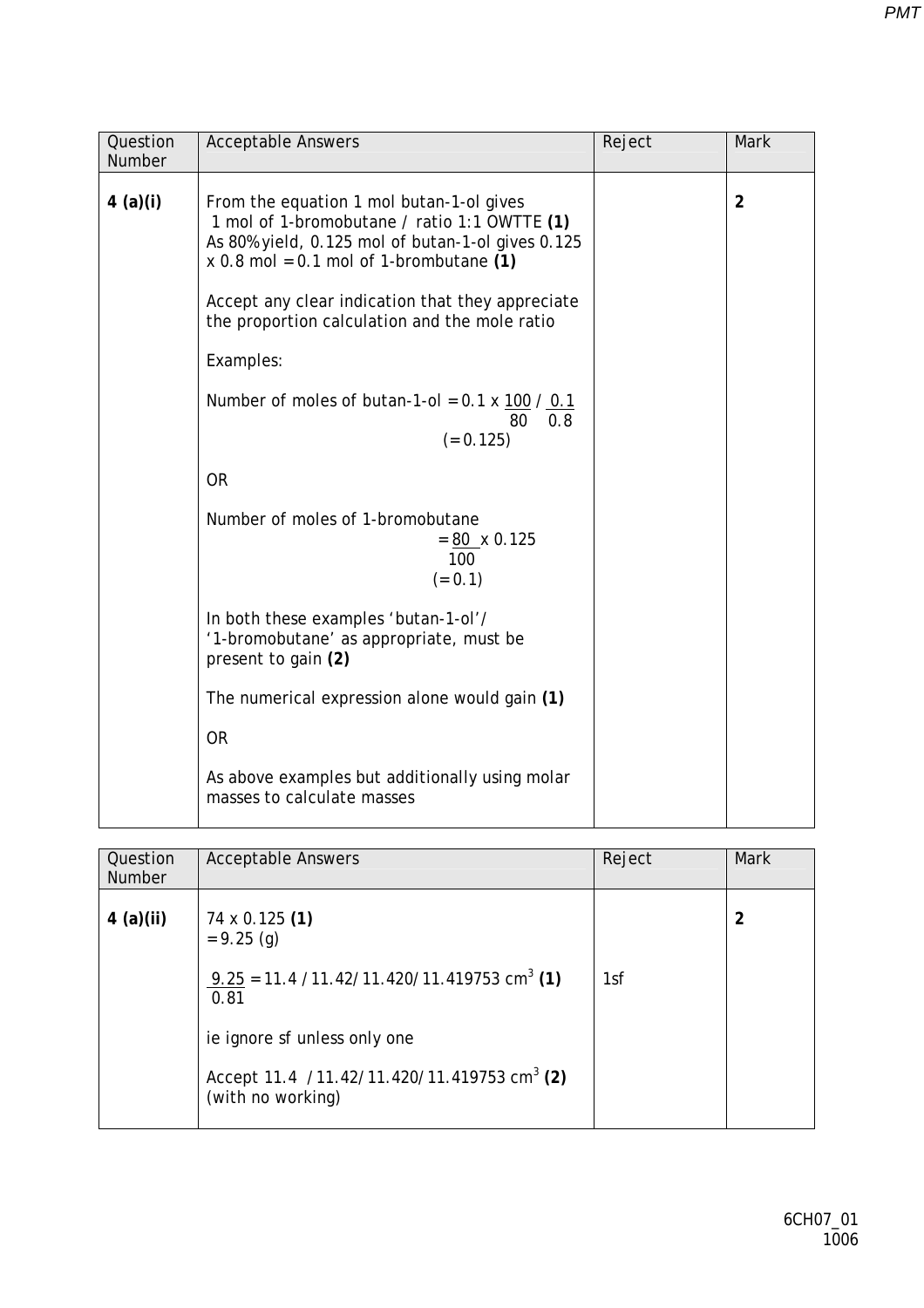| Question<br><b>Number</b> | <b>Acceptable Answers</b>                       | Reject | Mark |
|---------------------------|-------------------------------------------------|--------|------|
| $4$ (a)(iii)              | $0.125$ x 119 = 14.875 /14.87/14.88/14.9/15 (a) | 1 sf   |      |

| Question<br>Number | <b>Acceptable Answers</b>                                                                                                                                                                                                                                                                                | Reject                                                                                       | Mark |
|--------------------|----------------------------------------------------------------------------------------------------------------------------------------------------------------------------------------------------------------------------------------------------------------------------------------------------------|----------------------------------------------------------------------------------------------|------|
| 4(b)               | Flask in beaker of labelled cold water (1)<br>Water need not be drawn in but<br>Condenser with jacket (1)<br>Need not be labelled, can be at any angle so<br>long as it goes upwards<br>Condenser inlet and outlet with correct water<br>direction (1)<br>This mark can be given if no jacket is present | heated beaker<br>(of cold water)                                                             | 4    |
|                    | open at top and no leaks(1)<br>This mark is conditional on a condenser                                                                                                                                                                                                                                   | stopper in the<br>top/tap funnel<br>in the top of<br>the condenser<br>unless clearly<br>open |      |
|                    | Do not penalise accidental closures in drawing<br>or attempts to draw out perimeter of apparatus<br>making the condenser appear closed                                                                                                                                                                   |                                                                                              |      |
|                    | If distillation set up is drawn the beaker of cold<br>water mark can be awarded                                                                                                                                                                                                                          |                                                                                              |      |
|                    | $-OPER(1)$<br>tap funnel<br>- CONDENSER + JACKET (1)<br>- + HATER FLOW (1)<br>concentrated<br>sulfuric acid<br>two-necked flask<br>reactants<br>(BEAKER)<br>HITH COLL<br>HATER (1)                                                                                                                       |                                                                                              |      |

*PMT*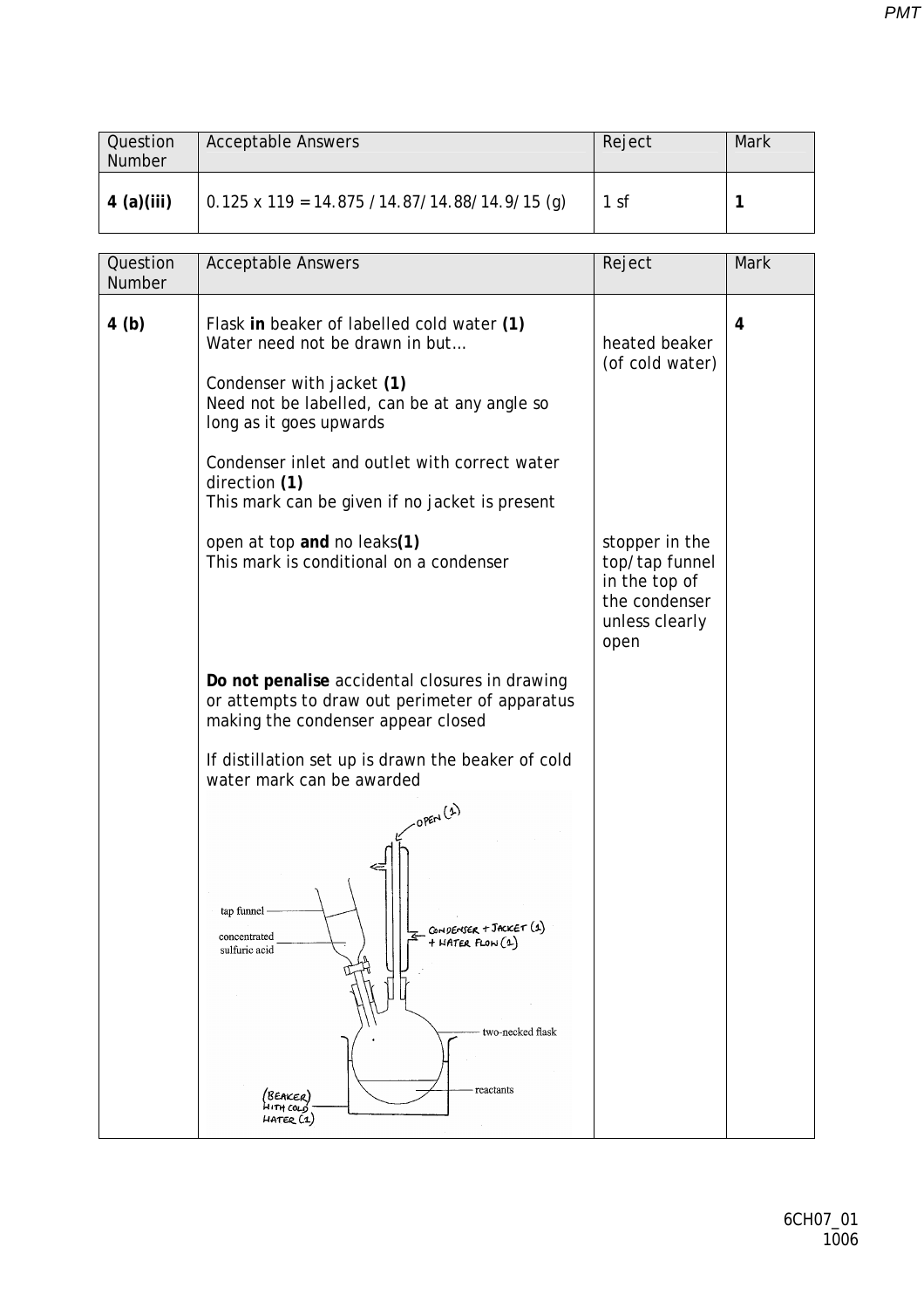| Question<br><b>Number</b> | <b>Acceptable Answers</b>                            | Reject | <b>Mark</b> |
|---------------------------|------------------------------------------------------|--------|-------------|
| 4 (c)(i)                  | Lower layer as more dense                            |        |             |
|                           | Lower layer is 1-bromobutane because it is<br>denser |        |             |
|                           | Lower layer as denser than water / butan-1-ol        |        |             |

| Question<br>Number | <b>Acceptable Answers</b>                                                                                                       | Reject | Mark |
|--------------------|---------------------------------------------------------------------------------------------------------------------------------|--------|------|
| 4 (c)(ii)          | To remove / neutralize / react with remaining<br>hydrochloric acid/HCl/acid/sulfuric acid/H <sub>2</sub> SO <sub>4</sub><br>(1) |        |      |
|                    | by reacting to form carbon dioxide (gas) (1)                                                                                    |        |      |

| Question<br><b>Number</b> | <b>Acceptable Answers</b>                                                                | Reject                         | Mark |
|---------------------------|------------------------------------------------------------------------------------------|--------------------------------|------|
| 4 (d)(i)                  | Distillation /fractional distillation /redistil /distil<br>/distillate                   | Dry/filter/or<br>anything else |      |
|                           | Accept any recognisable spelling                                                         |                                |      |
|                           | Ignore further description                                                               |                                |      |
|                           | Allow a description which includes the words<br>heating / boiling followed by condensing |                                |      |

| Question<br><b>Number</b> | <b>Acceptable Answers</b>                                                                                                                                                                                                                                                                                                                          | Reject | Mark |
|---------------------------|----------------------------------------------------------------------------------------------------------------------------------------------------------------------------------------------------------------------------------------------------------------------------------------------------------------------------------------------------|--------|------|
| 4(d)(ii)                  | Measure boiling temperature of liquid {and<br>compare with Data Book value (101.7 °C)<br>(Pure if it agrees)}<br>0R<br>Boils at boiling temperature of liquid/<br>101.7 °C / boils over a very small temperature<br>range/ boils at one particular temperature<br><b>OR</b><br>Collect the product at 101.7 °C/ between 100<br>and $103^{\circ}$ C |        |      |
|                           |                                                                                                                                                                                                                                                                                                                                                    |        |      |